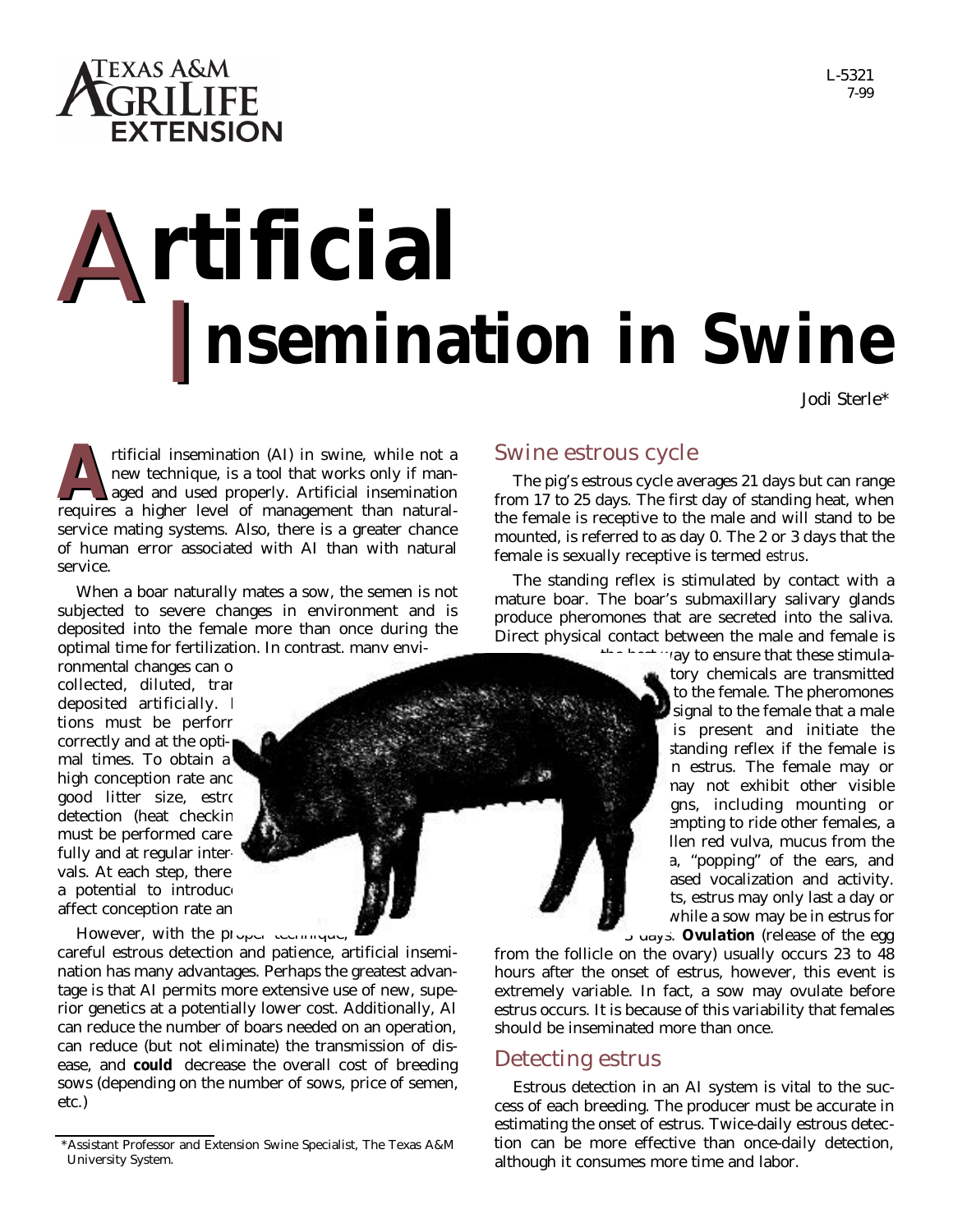The benefit of accurately estimating the onset of standing heat with twice-daily estrous detection can only be realized if both checks are done properly and carefully and if checks are performed as close to 12 hours apart as possible. For greatest efficiency, perform estrous detection first thing in the morning, before feeding or at least an hour after feeding. If this is not possible, detection performed in the afternoon or early evening can work well if the ambient temperature will not induce heat stress. Check for estrus when the females are not frustrated or distracted. Use a mature boar (11 months of age or older) to induce the standing reflex necessary during the insemination process; this is a particularly important step when dealing with gilts. Take the females and the boar to a neutral pen for estrous detection to provide females with the greatest opportunity to express estrus. Generally, the boar will chant, salivate and attempt to mount most of the females. A female in estrus actually may seek out the boar and stand to be mounted. When a female is detected in estrus, she should be removed from the pen so the boar will move to the other females.

It is critical to mate the female within a few hours **before** ovulation. However, timing of ovulation varies. Generally, gilts will ovulate sooner after the onset of estrus than sows. There also is variation among farms, genetic lines and individual females. Sows stand longer than gilts and ovulation in both sows and gilts occurs towards the end of estrus. For these reasons, gilts should be inseminated 12 hours after the detection of estrus and sows should be inseminated 24 hours after detection of estrus when using twice-daily heat checks performed 12 hours apart. When using once-daily heat checks, the accuracy of estimating the onset of estrus decreases. In this instance, gilts and sows usually are bred when they are found in standing heat. All females should be mated at least once daily for each day they stand. This potentially results in some waste of semen, but it is the best way to ensure that at least one mating is optimally timed relative to ovulation. As patterns of expression and duration of estrus are established for a given farm, it may be possible to refine the time and number of inseminations.

The standing reflex is necessary during insemination. It helps promote uterine contractions essential to the transport of semen through the uterus and into the oviduct for insemination. Without the standing reflex, contractions do not occur and semen can backflow out of the female's reproductive tract for some time after insemination is complete.

## The female reproductive system

The reproductive system of female swine is more conducive to AI than that of cattle or sheep. Therefore, the insemination process tends to be less time-consuming and easier to accomplish in swine.

For best results, it is important to use the proper technique and have an understanding of the reproductive system. Figure 1 shows the reproductive organs of the female swine. The vulva is the visible portion of the female reproductive tract and may be red and swollen before or at the time of standing heat. The vulva leads to the vagina, which tapers into the cervix. The cervix consists of multiple rings and ridges that act as a barrier to prevent bacteria, dirt and other foreign material from entering the uterus. During estrus, the cervix becomes swollen. This allows the AI spirette or catheter to be "locked" into it. A spirette is a spiral-shaped, plastictipped insemination rod; a catheter is a foam-tipped insemination rod. This locking prevents some semen backflow and initiates uterine contractions essential for sperm transport through the uterus to the oviduct, the site of fertilization.



**Figure 1. Reproductive anatomy of the sow. Source: University of Missouri. MU Guide G2312.**

During natural mating, the boar's penis (which is corkscrew-shaped at the tip) fits into the rings and folds of the cervix, and the pressure causes the penis to begin ejaculation. The semen travels through the uterus and into the oviduct with the help of uterine contractions.

The ovary releases eggs (oocytes) during ovulation; the oocytes travel to the oviduct where they combine with the sperm in fertilization. Freshly ejaculated sperm are not capable of penetrating an egg and must be present in the female reproductive tract for 2 or 3 hours to undergo the biological changes necessary for fertilization. This process is referred to as sperm capacitation.

After fertilization, the embryos migrate into the uterus.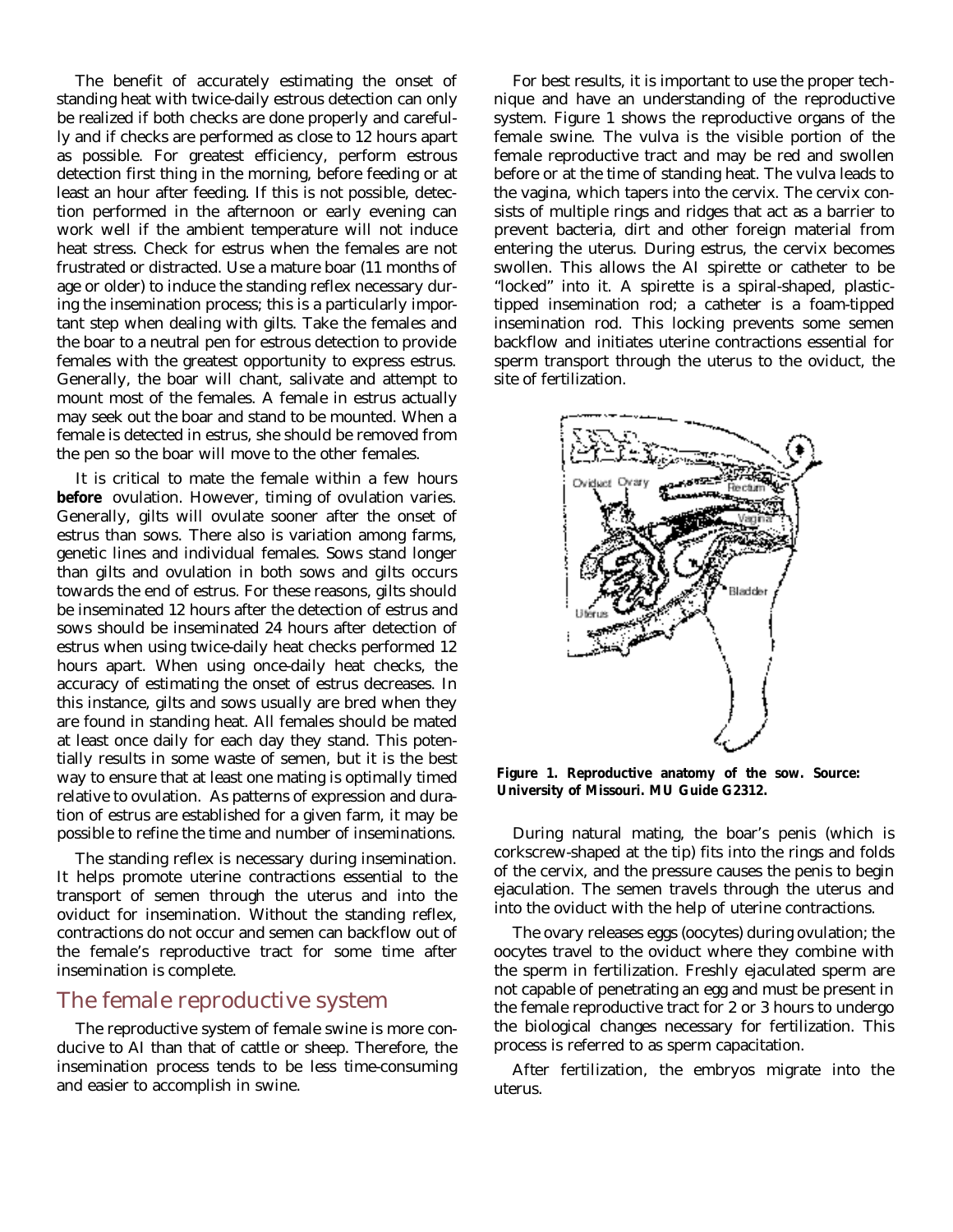# Inseminating the female

- Before using the semen, evaluate it under a microscope. Shipment, diluent, storage temperature, fluctuations in temperature and length of time since collection may all affect the shelf life, motility and viability of the semen.
- Before inseminating the female, use a paper towel to clean the vulva.
- Lubricate the tip of the spirette or catheter using any nonspermicidal lubricant or a few drops of extended semen. Avoid getting lubricant in the opening of the spirette/catheter.
- Gently guide the spirette/catheter, with the tip pointed up, through the vagina to the cervix (Fig. 2). The bottle of diluted semen is not attached to the spirette/catheter at this point. Keep the tip pointed up to reduce the chance of coming into contact with the bladder, which could cause a backflow of urine into the spirette/catheter. If this happens, use a new spirette/catheter because **urine kills sperm** . This is the primary reason the bottle of diluted semen should not be connected to the spirette/catheter until the cervix has been entered. Not connecting the bottle at this point also avoids exposing the semen unnecessarily to extremes of light or temperature. When using the cochette system instead of a bottle, it is common practice to attach the cochette before inserting the spirette/catheter because great dexterity is required.



**Figure 2. Insert the spirette or catheter at an upward angle to avoid coming in contact with the bladder.**

● Use a **counterclockwise** rotation to insert the spirette into the cervix (Fig. 3). Resistance can be felt by gently pulling back on the spirette. A foamtipped catheter is not always inserted into the



**Figure 3. Use a counterclockwise rotation to insert the spirette into the cervix.**

cervix, but usually is positioned up against the cervix.

- Gently invert the bottle of diluted semen two or three times to mix the semen. Attach the bottle to the end of the spirette and discharge the semen *slowly*. A gentle squeeze to start the process may be needed, but after that the semen should be allowed to be taken up by uterine contractions. This process takes at least 3 minutes. Because of the variation in intensity of uterine contractions, gilts often take longer to inseminate than sows. Depositing the semen too rapidly will cause a backflow of semen out of the vulva. Obviously, semen that flows out onto the ground is wasted. In natural service, the boar spends 5 to 10 minutes at each breeding.
- A small amount of semen backflow is expected. If an excessive amount of backflow occurs, **stop** the insemination. Either the semen is being deposited too rapidly or the spirette is not fitted properly into the cervix. A quarter-turn of the spirette might correct this. If semen flow stops, reposition the spirette by a quarter-turn or move the catheter back and forth a bit to reinitiate semen flow. Also, cut a small hole in the semen bottle if flow has stopped because of a vacuum buildup.
- If there is a great deal of resistance to the flow of semen, reposition the spirette because the tip may be lodged against a cervical fold.
- Semen transport and fertilization can be inefficient when females are frightened or disturbed. Females should always be handled calmly and gently. The breeder is trying to mimic the boar, and the breeder who takes the extra time and effort to imitate this well will have more success with AI. Have a boar